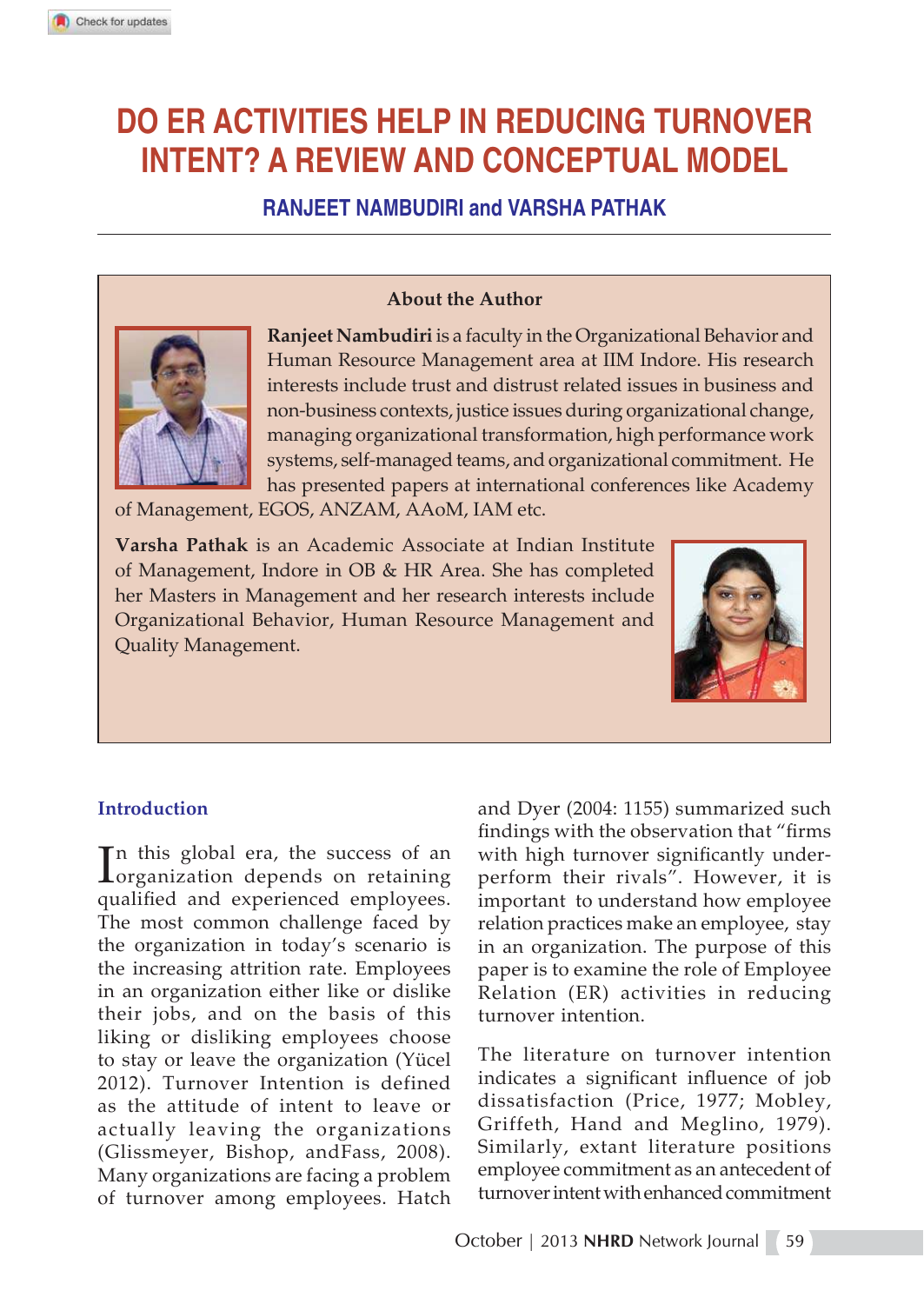leading to lower intention to quit (Porter, Steers, Mowday, and Boulian, 1974). From the literature, three perspectives have been identified in an Employee Relation concept for reducing turnover in an organization. These are reward practices, involvement and participation practices and job embeddedness which lead to high commitment level, high performance and work satisfaction.

## **Theoretical background and conceptual framework**

The motive of this study is to make a modest advancement in the literature on turnover intention with a focus on employee relations. Tanova and Holtom (2008) note that most of the literature on turnover intent is based on March and Simon's work of 1958 wherein they posit that employee's intention to quit is based on their ability to move and opportunities available. In the following sections we will define the variables of interest and review some of the existing literature. We will then propose a framework linking ER activities with turnover intention.

#### **Turnover intention**

Turnover intention is the withdrawal behavior of an employee and which has a negative effect on organizational performance because valuable employees are leaving (Chang, Wang and Huang 2013). Turnover is defined as the "individual movement across the membership boundary of an organization" (Price, 2001: 600). Turnover of employees cost enormous expenses to organizations in terms of recruiting, hiring and training new employees (Cho and Son 2012). Intention to quit is included as the last step in the turnover process (Mobley et. al., 1979) and extant literature positions this as a significant predictor of actual turnover (Bluedorn, 1982).

## **Employee relations**

Employee relations activities are defined as all those activities that enhance the satisfaction and commitment of employees. For instance, it is evident that practices that are perceived as fair lead to greater satisfaction and commitment (Meyer, Stanley, Herscovitch and Topolnytsky, 2002). The study on commitment and satisfaction are mostly grounded in the social exchange theory (Blau, 1964). The social exchange theory proposes that positive organizational action sets-up a process of social exchange between the employee and the organization which culminates with positive employee attitudes and behavior.

Now-a-days, organizations also believe that fostering a culture of employee engagement, competency based development and continuous process of improving work life quality helps in building and sustaining high performance as well as retaining top talent. These are considered as important Employee Relations constituents.Organizations strive to provide an opportunity to employees to utilize their skill, knowledge and leadership abilities through participative approaches which improves employee performance and lead to innovation and value creation for an organization. Hence recognizing and celebrating employee performance as individuals as well as teams improves retention.

Organizations should create a productive, learning and caring environment for an employee that leads to high commitment level and provide them intrinsic satisfaction.

# **Reward practices and commitment level**

Reward refers to all forms of financial return, tangible services and benefits an employee receives as part of an employment relationship (Bratton and Gold, 1994).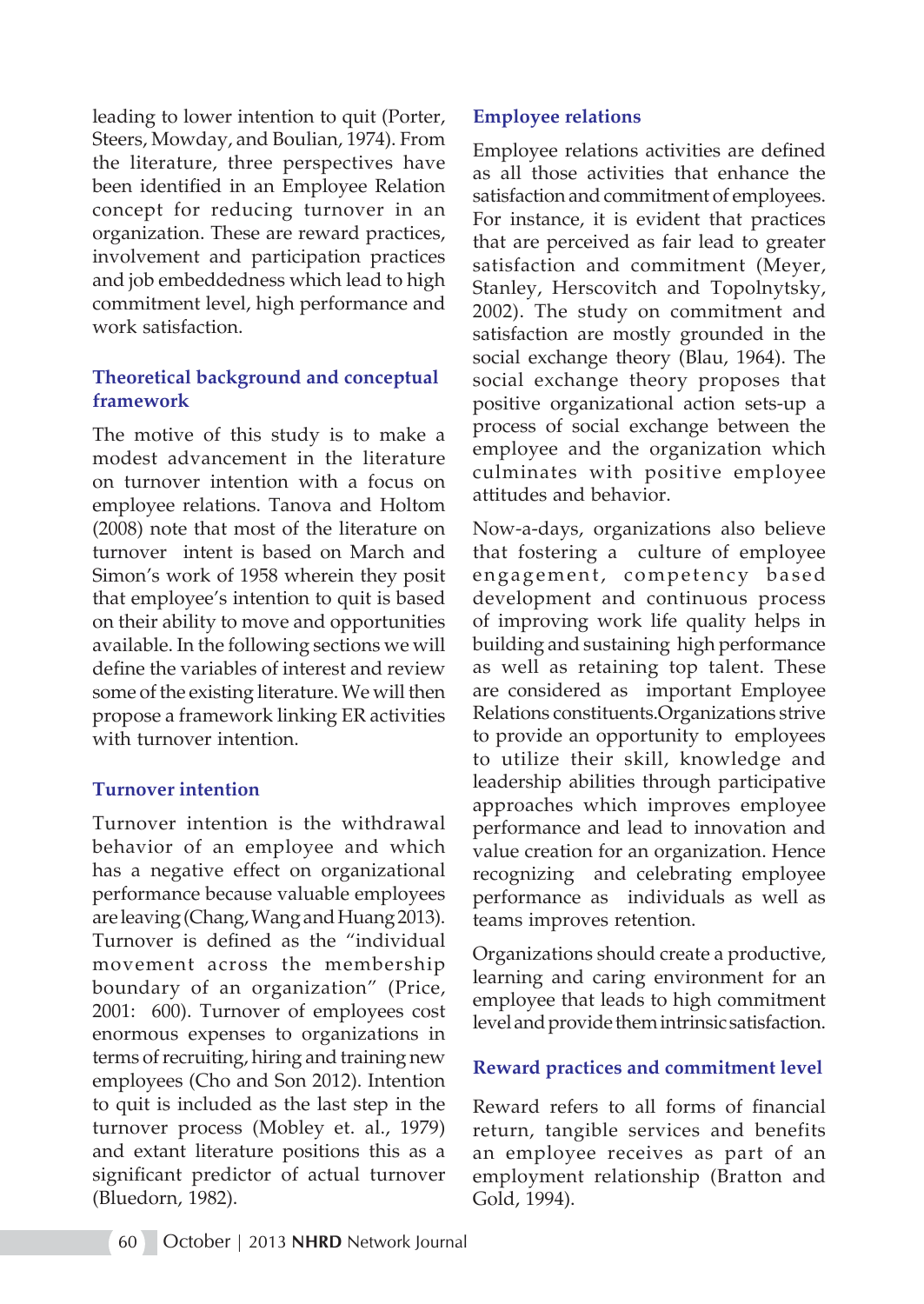Based on the literature review, organizational commitment is defined as"…as the relative strength of an individual's identification with and involvement in a particular organization" (Porter and Smith, 1970:226).

We focus on the first dimension of employee relation and its relationship with turnover intention, taking high commitment level as a variable of ER. Studies have shown that high commitment levels leads to reduction in turnover intention. Employees who are committed towards their organization have high motivation to work hard and they stay with the organization (Gardner and Quigley 2010). Reward practices also contribute to enhanced commitment. Even though reward is considered to be an extrinsic motivator and commitment is believed to be intrinsic, by building on the social exchange argument one can say that reward practices contribute to commitment. Thus, it would suffice to say that organizations gain employee commitment through a complex process that combines rewards with fair workplace practices (Gardner and Quigley 2010).

Gardner and Quigley (2010) concluded that reward practices are crucial for high level of commitment in an employee. Organizations should ensure that reward practices should match their employment in order to keep high level of commitment among employees.

De Gieter et.al (2012) in their study suggest that reward satisfaction helps in decreasing attrition in an organization, but it is important to know what kind of rewards influence turnover intent the most. To retain employees, it is important for an organization to be fair in reward practices and it should be perceived to be fair by the employees as well.

# **Involvement and participation practices and high performance**

Involvement practices lead to workplace innovations as: self-scheduling systems, employee suggestion systems, selfmanaging teams, quality improvement teams, and shared governance arrangements (Rondeauand Wagar 2012).

Lawler (1988) has identified four key elements of employee involvement in an organization. These key elements are (1) information about the performance of the organization, (2) rewards that are based on the performance of the organization, (3) knowledge that enables employees to understand and contribute to organizational performance, and (4) power to make decisions that influence organizational direction and performance" (Lawler 1988 : 197)

Lawler identified three approaches to describe employee involvement "suggestion involvement," "job involvement," and "high involvement" using these four key elements for employees with power, information, knowledge and rewards (Lawler 1988:197)

Suggestion involvement helps employees to participate in problem solving and idea generation. Under suggestion involvement, Quality Circles has become very popular approach. Job involvement include two strategies for achieving job performance - job enrichment and synergies team work.High involvement includes the performance of the whole organization.

Employee involvement and participation practices are a direct and indirect interface between organization and their employees which include information sharing (Cox, Marchington andSuter 2009) and developing positive beliefs and attitudes that create flexible behaviors of employees that lead to enhanced performance (Konrad 2006). Employee involvement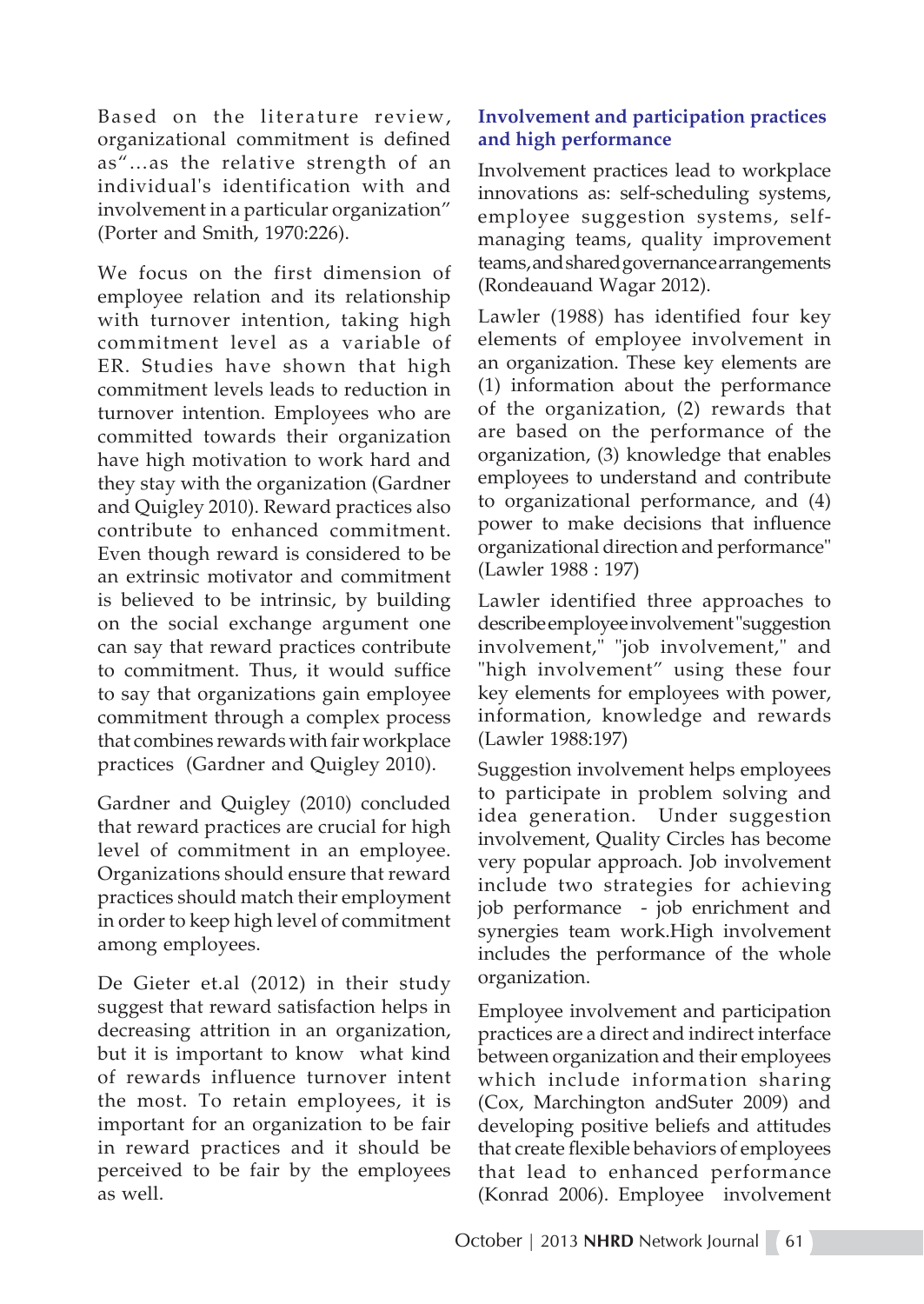and participation practices are positively related with performance enhancement in a variety of areas, including better customer satisfaction, profitability and productivity, and reduced turnover (Konrad 2006). Studies have shown the positive effects of employee involvement and participation practices in various industries. Existing research studies indicate that employee involvement practices are positively connected with employee morale, enhances employee performances and reduced turnover and also improves the organization's financial performance. (Konrad 2006).

# **Job embededdness and job satisfaction**

Job embeddedness deals with the employee decision to take part largely and directly, to stay in job (Cho and Son 2012). Research on job embeddedness indicates that the employee himself/herself want to stay in a job because of three dimensions called Link, Fit and Sacrifice. (Mallol, Holtamand Lee 2007).

Links are defined as formal or informal relations between an individual, groups and organization. It can be said that higher the number of links between the individual, the more an employee is connected to the job and the organization (Mitchell, Holtam, Lee, Sablynski and Erez 2001). Many organizations put a lot of emphasis on these links for instance "accounting firms try to increase the degree of the attachment by using a system of mentors and role models."(Cho and Son 2012: 3).

Fit is the perceived comfort of an employee within an organization and community. According to Mitchell et.al. (2001), an employee's values, career goals and plans should "fit" with the culture of an organization and the requirement of work in terms of knowledge, skills and abilities. This fit in turn helps in reducing voluntary

turnover. Therefore, employee "Fit" with the work and organization communicates the affection of an individual toward an organization. (Mitchell, Holtam, Lee, Sablynski and Erez 2001). Hence, it seems logical to conclude that greater the fit, less is the intent to leave the organization.

Sacrifice is defined as the "perceived cost of material or psychological benefits that may be forfeited by leaving one's job."(Mitchell, 2001:10) Sacrifices are the loss of colleagues, worth while projects, job-related perks, as well as "switching costs" for instance, the loss of job stability and/or possibility of advancement, accrued eligibility for a pension plan (Mitchell, Holtam, Lee, Sablynski and Erez 2001). This also parallels the high sacrifice dimension of continuance commitment (Meyer et al. 2002).

Research also shows that job embeddedness contributes toward reduction in turnover intention among individuals in an organization. Existing research suggested that the employee's decision of leaving job is not only the outcome of his / her attitude towards job or the job opportunities available in market, but also job embeddedness (Tanova and Holtom 2008).

Work satisfaction of an employee is related with career satisfaction and job satisfaction. Work satisfaction leads to reducing turnover intention when it merges with job embeddedness. Srikanth and Israel (2012) define career satisfaction in two ways, first the individual's own way of giving meaning to career and second as a position, salary and status that get perceived as progress in the social networks of the employee.

Job satisfaction is defined as delight in an individual when he/she works on an important job and it is also a good feeling of liking one's job and staying connected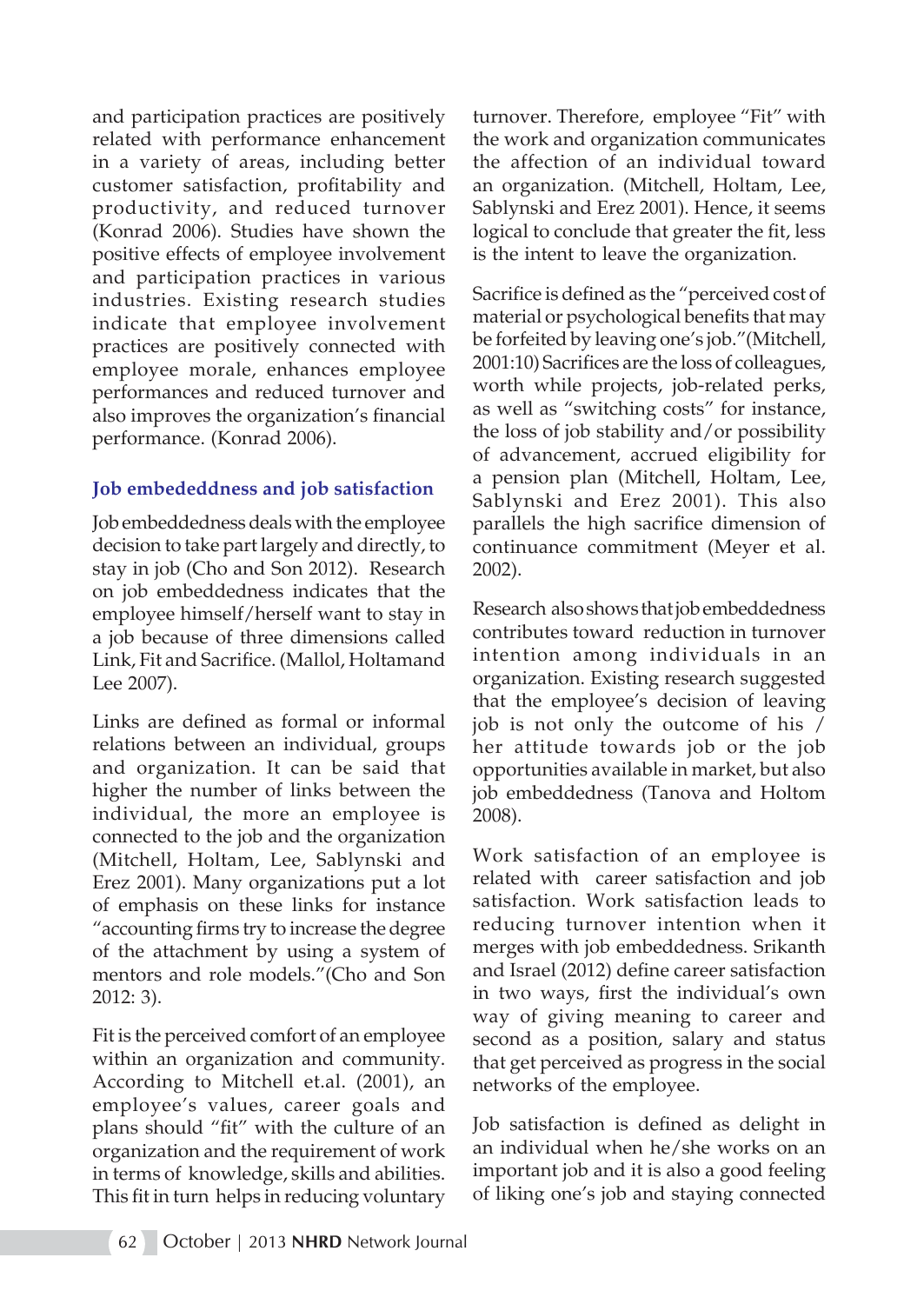with the job (Cho and Son, 2012). In their study Cho and Son( 2012) showed that more perceived sacrifice leads to higher career satisfaction and more job satisfaction lead to less turnover intention.

We thus propose that employee relation activities contribute to enhanced commitment and satisfaction of the employee and this in turn leads to lower turnover intention.

*Proposition 1: Employee relations activities in an organization contribute to lower intention to quit the organization.*

*Proposition: The relationship between employee relation activities and turnover intention is mediated by employee commitment and satisfaction.* 

# **Conclusion**

The proposed model has reasonable implications for practicing managers. While it is evident that middle level managers as individuals may not be able to influence policy decisions on employee relation activities, they still have a significant role in implementing organizational policies on people management. Moreover, organizations often seek inputs from the managers regarding the motivators of their team members. Managers who are focused on enhancing employee commitment and satisfaction will be quick to take these opportunities and suggest practices that encourage involvement and enhance workplace attitudes. It is known that organizations that are recognized as great places to work also report very low employee turnover. Employee turnover behavior is preceded by an intention to quit. If managers are able to create a positive impact on employees and dampen this intent to quit they contribute to value creation in the organization.

The paper is limited to a few employee relation activities and by no means do we propose that this is an exhaustive list. However, given the scope of the paper, we decided to focus on a few activities that enhance commitment and involvement of the employees. The paper is limited to being a propositional inventory. It is useful to operationalize this model and test it through empirical research. This would create far more meaningful impact for practicing managers. As the next step we intend to conduct empirical research, preferably in an industry context which experiences high employee turnover. This may enable us to concretize the model and make specific recommendations for managers.

#### **References**

Blau, P.M. (1964). *Exchange and power in social life,* Wiley: New York

Bluedorn, A.C. (1982). The theories of turnover: Causes, effects and meaning, *Research in the Sociology of Organizations,* 1, 75-128

Bratton, J., & Gold, J. (1999). *Human resource management: theory and practice*. London : Macmillan Press Limited.

Chang, Wan-Jing April; Wang, Yung-Shui; Huang, Tung-Chun (2013). Work Design-Related Antecedents of Turnover Intention – A Multilevel Approach. *Human Resource Management*, 52 (1) , p1-26.

Cho, Dong-Hwan. and Son, Jung-Min. (2012). Job Embeddedness and Turnover Intentions: An Empirical Investigation of Construction IT Industries*. International Journal of Advanced Science and Technology,* 40

Cox, Annette, Marchington, Mick,. and Suter Jane. (2009). Employee involvement and participation: developing the concept of institutional embeddedness using WERS2004. *The International Journal of Human Resource Management*, 20 (10), 2150-2168.

De Gieter, S., De Cooman, R., Hofmans, J., Pepermans, R., and Jegers, M. (2012). Pay-Level Satisfaction and Psychological Reward